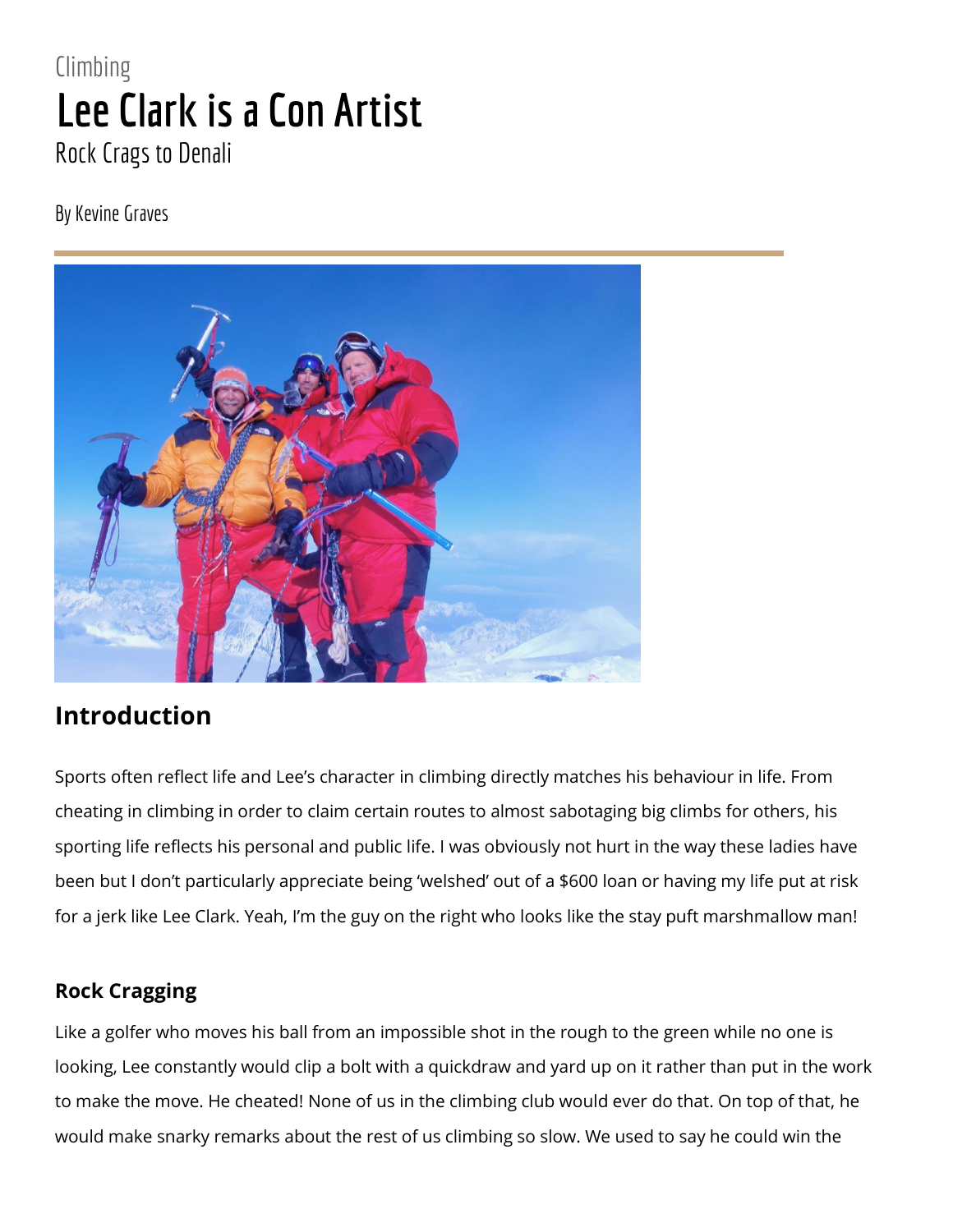French free climbing Olympics ('French free' meaning pulling on gear). Most of us aid climb where required (big walls) but we're honest about when we do it and we simply don't do it on free climbs.

## **Denali**

I felt we needed 3 on a rope to safely navigate the crevasses on Denali. Lee told us he had climbed in the Himalayas. At the time, he had me fooled - tall, race car driver, strong climber, very fit, the best bikes, new climbing gear and an expensive AWD European SUV and of course the sweet, intelligent, athletic girlfriend. Yeah, we asked him to join us. What a mistake. I'll skip the irritating and go right to the maddening. He insisted we needed to consume 4,000 to 6,000 calories a day; I knew we could not eat much more than we did at sea level. I'd read that your body can't eat that much at altitude. The truth is, you just get skinny. My friend and I went along. My friend, John, also paid for Lee's share.

On summit day (after 10 days of skiing and hiking up the glaciers), I woke up early, fired up the stove, refueled the gas bottle (spilling gas on my finger) and made tea. I woke up my rope mates in the tent with a mug of hot tea. I then went to work making breakfast.

They got their packs ready and we split up items to carry leaving our tent up for our return. I cleaned dishes and then went to put on my crampons and get ready. We roped up with me first on the rope, my friend was 2nd and Lee was in the rear. It was 8:30am.

Lee: "It's too late, we're never going to summit"!

He then untied the rope and threw it down in a tantrum. I told my friend, "Go talk him in to staying if you like; but if not, get the stove out of his pack; we may need it."

He had the stove and a large Cadbury chocolate bar for the summit celebration. He bitched but he stayed… unfortunately. Remember, the sun is up 24 hours in the Alaska summer so leaving an hour past our target was basically irrelevant. I had frostbite on my finger due to the fuel spilling on it and it did take me longer to put on my crampons. We hiked on.

Two hours later, we came out of a gully and wrapped around a corner on to a ridge. The wind was blowing at over 40 miles per hour. We half crawled, stooped as we walked to present a smaller target to the wind. Shortly, John signaled to me to stop and came up and said that it was too windy and he and Lee thought we should turn back. We were only gone a few hours and already they wanted to quit. I wasn't having it. I convinced them to go a bit longer as we could always turn around and walk downhill. I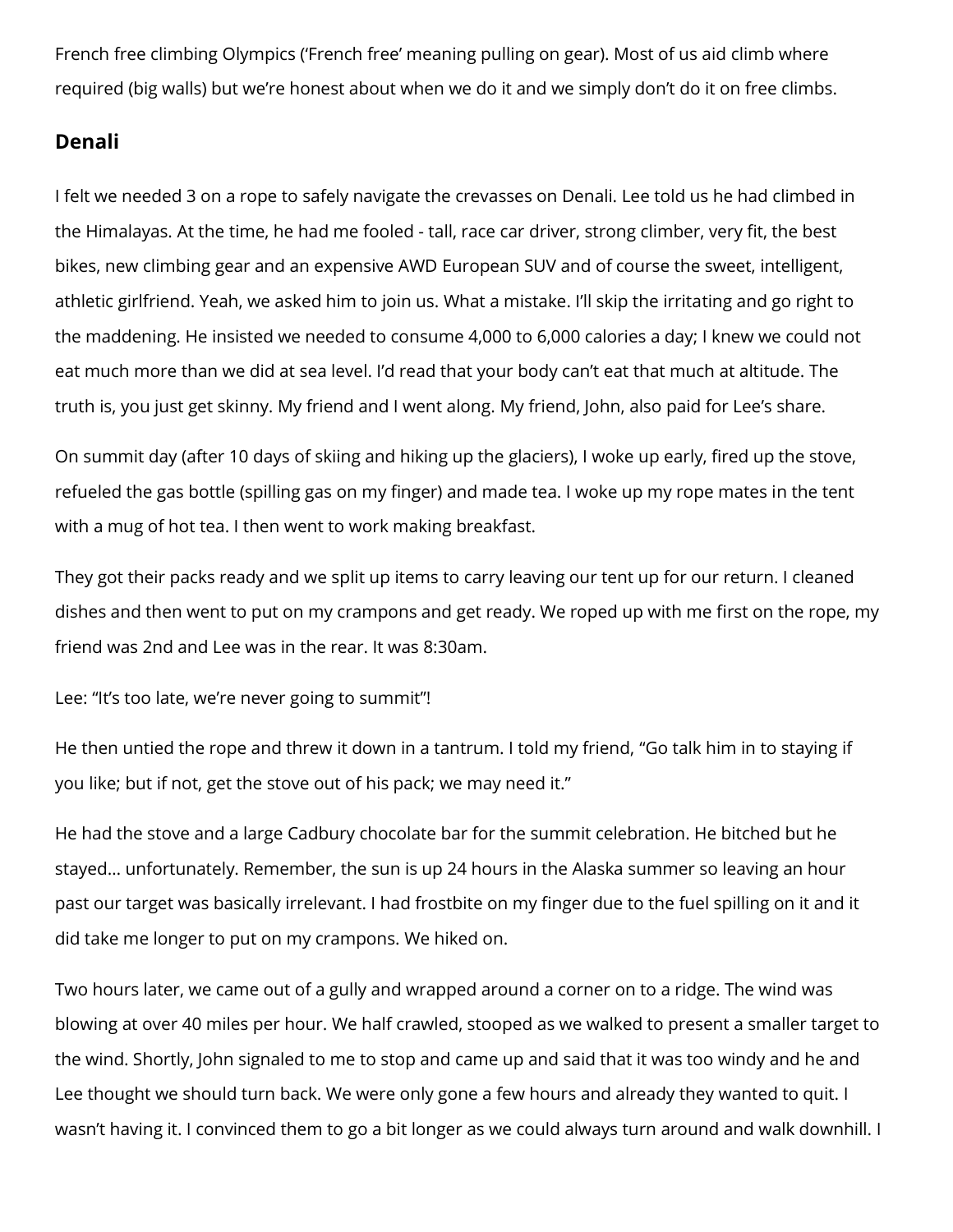wanted to keep going but Lee complained of the cold. Now I was getting cold because we had stopped. You can't stop in the wind and you can't generate new heat by movement; you can only maintain it. I was becoming angry since stopping hadn't been necessary. I agreed to put on our heavy down gear. It was taking Lee forever. My bud and I were ready in 5 minutes. Lee was taking 20 minutes. I began to shiver uncontrollably.

#### Me: "What's the deal?"

John: "Lee has to take off his windsuit [unisuit, not separate pants] so he has to take off his crampons to get on his down gear."

Me: "What? Just tell him to put it on *over* his windsuit like us!"

No, he had to keep us there shivering at 18,000 feet in a gale while he changed clothes. WHY?

Finally, they both asked again if we shouldn't turn back. I could tell my buddy was game to keep going. He doesn't have any quit in him and I knew how strong he was. I just started forward and pulled the rope tight as my answer. We carried on; the wind died down towards noon and the sun came out. It was still cold but we were making good time and had a chance to rest.

I had told both of them, "You can't digest anything above 18,000 feet very easily so just bring honey or power gel packets".

They didn't. They both brought Cliff Bars. These, as I had told them, would be like bricks [frozen solid at altitude] so I shared out my 9 goo packets. We climbed to the summit, took the pics and then I asked Lee for the designated summit Cadbury Chocolate bar; he said he didn't bring it. Mind you, I broke trail the entire day to the summit. I was exhausted. I gave up two thirds of the energy I needed to refuel when I shared my goo. I bonked.

I told them, "Hey, my feet aren't doing what my brain is telling them so one of you guys needs to lead on the way down".

Lee responded, "The weakest man always goes first".

### Really?

I stormed off, leading down. Near camp, we unroped (no crevasses) and I made my way to camp alone and crawled into my bag utterly exhausted; I don't remember dinner. Later, Lee asked me to take back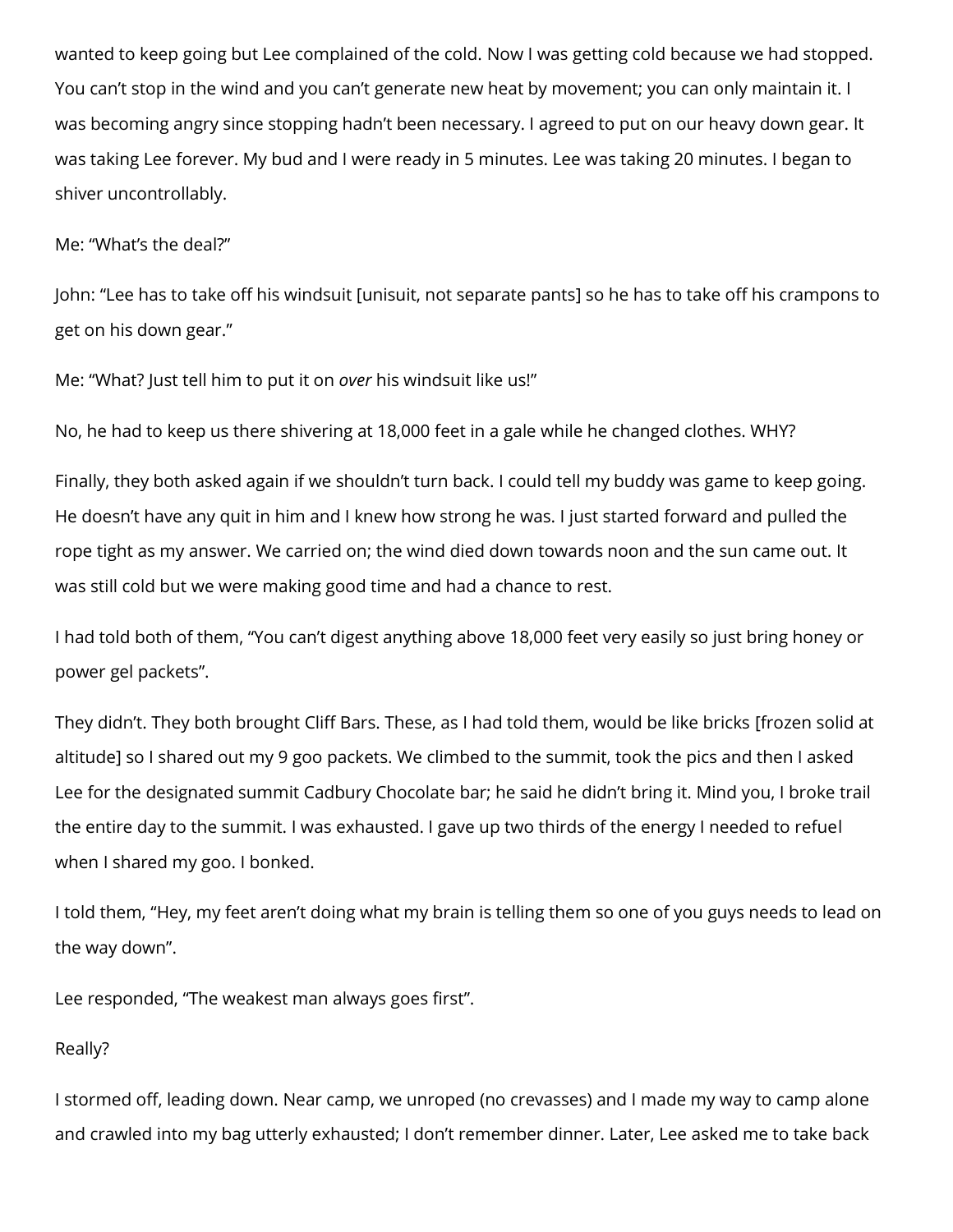a couple of packs since I had airline luggage allowance. I looked into his summit pack and there was our huge summit chocolate bar! I could have eaten one third of it to lift myself past my caloric deficit and been safer descending to camp.

On the way down from camp, Lee took off and I looked up at my buddy John and said, "Gawd, I wish I'd known we could have safely done this as a two man team. Hey, why did he have to remove his windsuit to put on his down gear in the windstorm? What was that all about?"

John: "Because he didn't think it looked cool."

Me: "You mean I shivered uncontrollably and almost went hypothermic so he could have his GQ Moment at the summit."

John: "Yep."

Me: "What an asshole!"

John: "Yep."

On the third day of our descent on the glacier, we threw out hundreds of dollars of food that we had cached after slitting each bag and emptying it into a crevasse; there went the calories that, according to Lee, were so mandatory to eat every day. It was too much weight to carry down and fly back to Talkeetna and then home. By now, I can only hope it fed a sea otter.

Well, Lee asked me to go to his wedding with this sweet, innocent, attractive and funny gal from Bellingham (i.e., his next victim) that we got to know while in Anchorage. Not me; I was on the first plane home. I didn't want anything to do with such a travesty. Now, I understood why her Dad didn't care for Lee, but there was nothing I could do.

I never saw the \$600.00 he owed once we were back home. I know of at least 7 women who would have gladly counted out ten times that just to be rid of him, several of whom did. I count myself lucky.

Cheating, callousness, lying, welching, pretending, stealing, meanness; these are the hallmarks of a deeply disturbed sociopathic man. I sincerely hope the efforts of those behind this website prevent his destroying the time, innocence and hard work of his future potential 'marks'. I count myself so very lucky to have met a wonderful, beautiful, kind and innocent woman; that anyone would take such an